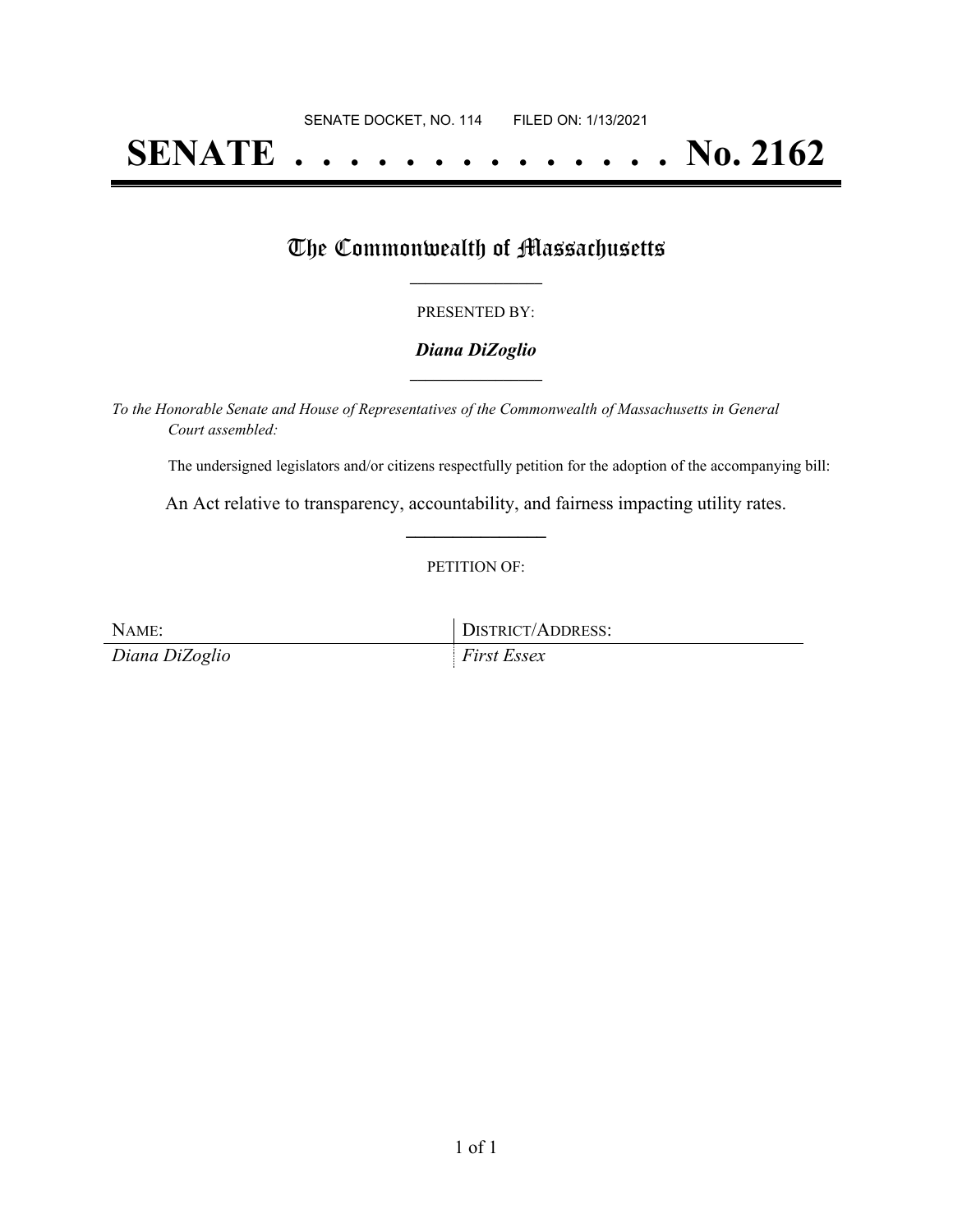#### SENATE DOCKET, NO. 114 FILED ON: 1/13/2021

## **SENATE . . . . . . . . . . . . . . No. 2162**

By Ms. DiZoglio, a petition (accompanied by bill, Senate, No. 2162) of Diana DiZoglio for legislation relative to transparency, accountability, and fairness impacting utility rates. Telecommunications, Utilities and Energy.

### [SIMILAR MATTER FILED IN PREVIOUS SESSION SEE SENATE, NO. *1954* OF 2019-2020.]

### The Commonwealth of Massachusetts

**In the One Hundred and Ninety-Second General Court (2021-2022) \_\_\_\_\_\_\_\_\_\_\_\_\_\_\_**

**\_\_\_\_\_\_\_\_\_\_\_\_\_\_\_**

An Act relative to transparency, accountability, and fairness impacting utility rates.

Be it enacted by the Senate and House of Representatives in General Court assembled, and by the authority *of the same, as follows:*

1 SECTION 1: Chapter 25 of the General Laws shall be amended by inserting the

- 2 following after Section 18A:
- 3 Section 18B

 (a) Public utility companies licensed to do business within the commonwealth shall disclose: the annual total compensation package of the Chief Executive Officer of the operations in the commonwealth even if said operation is a subsidiary of a larger publicly traded utility required by the Dodd-Frank Wall Street Reform and Consumer Protection Act to disclose employment compensation information of its parent company and not its subsidiaries or divisions.